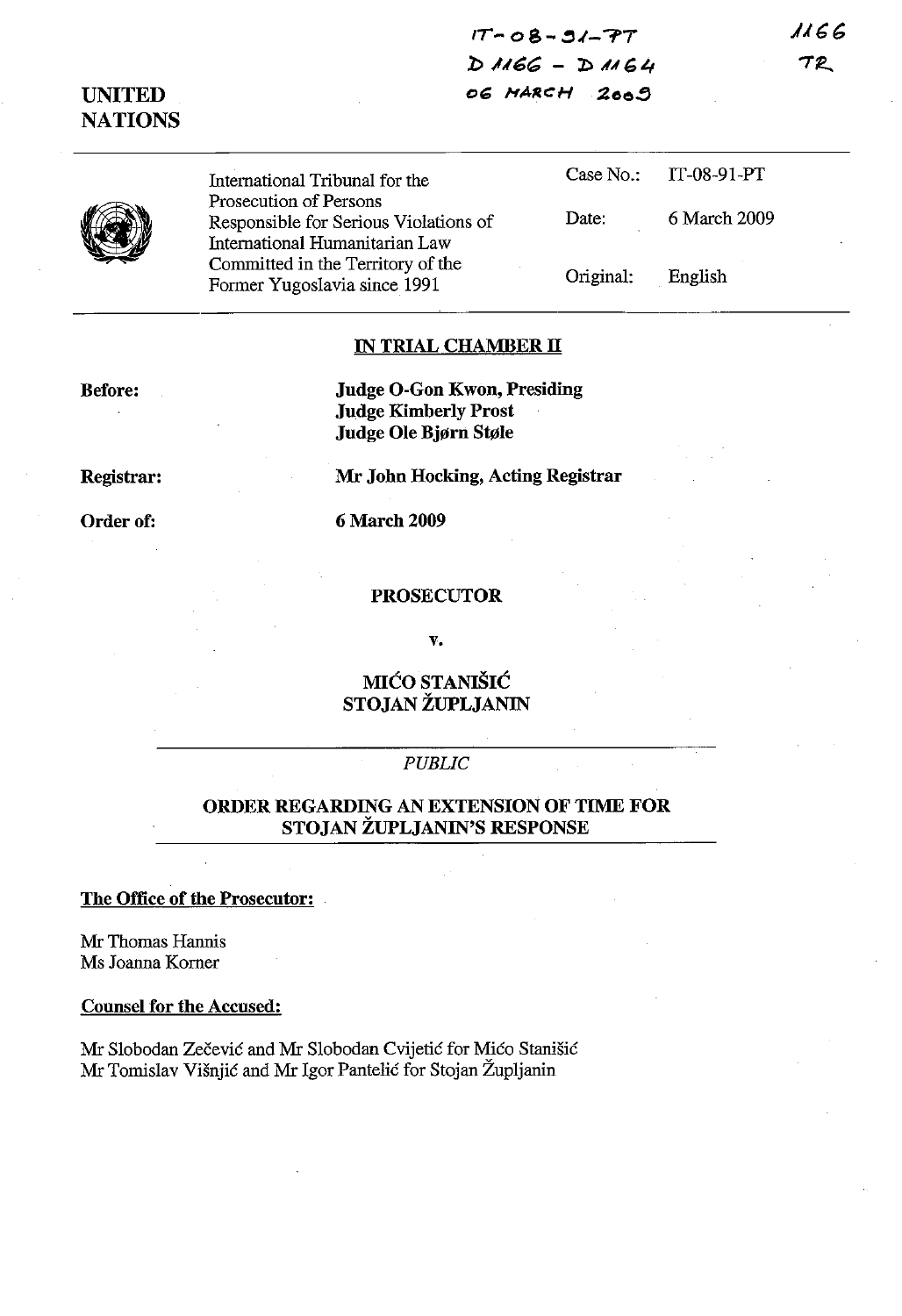**TRIAL CHAMBER II** ("Chamber") of the International Tribunal for the Prosecution of Persons Responsible for Serious Violations of International Humanitarian Law Committed in the Territory of the former Yugoslavia since 1991 ("Tribunal");

**BEING SEISED** of "Stojan Župljanin's Request for an Extension of Time to Respond to the Prosecution's Notice of 23 February 2009 Regarding Adjudicated Facts," filed by Counsel for Stojan Zupljanin ("Zupljanin Defence") on 2 March 2009 ("Request"), in which the Zupljanin Defence requests an extension of time until 1 May 2009 to file its response regarding adjudicated facts;

**NOTING** the "Prosecution Response to Stojan Župljanin's Request for an Extension of Time to Respond to the Prosecution's Notice of 23 February 2009 Regarding Adjudicated Facts" filed on 5 March 2009, whereby the Prosecution objects to the length of the requested extension;

**RECALLING** the Chamber's "Decision on Judicial Notice", filed on 14 December 2007 in the case of *Prosecutor* v. *Mico Stanisic* ("Decision on Judicial Notice"), in which the Chamber took judicial notice of a number of adjudicated facts.<sup>1</sup>

**RECALLING** that, following the arrest and subsequent transfer on 21 June 2008 of Stojan Župljanin to the seat of the Tribunal, on 23 September 2008, the Chamber granted the Prosecution's motion for joinder of the case against Stojan Župljanin with the case against Mico Stanišic;  $2^{\circ}$ 

**NOTING** the 'Prosecution Request and Notice Regarding Application of Adjudicated Facts to Stojan Zupljanin, with Annex," filed on 23 February 2009 ("Prosecution Notice"), in which the Prosecution requested that the adjudicated facts of which the Chamber took judicial notice in its Decision on Judicial Notice be admitted, with minor modifications, as evidence against the Accused Stojan Zupljanin, and that its two pending motions for judicial notice of additional adjudicated facts that were filed in the case of *Prosecutor* v. *Mico Stanisic3* apply to both Accused in the instant case;<sup>4</sup>

**CONSIDERING** that a great number of adjudicated facts in the Decision on Judicial Notice, as well as those proposed in the Third and the Fourth Motions on Adjudicated Facts, may be of

<sup>2</sup> *Prosecutor* v, *Mica Stanisic* and *Prosecutor* v. *Stojan Zupljanin,* Case Nos.: IT-04-79-PT and IT-99-36/2-PT, "Decision on Prosecution's Motion for Joinder and for Leave to Consolidate and Amend Indictments", 23 September 2008, p 24.

<sup>I</sup> *Prosecutor* v. *Mica Staniiic,* Case No.: IT*-04-79-PT,* "Decision on Judicial *Notice",* 14 December 2007, para 49.

*<sup>3</sup> Prosecutor* v. *Mica Stanisic,* Case No.: IT*-04-79-PT,* "Prosecution's Third Motion for Judicial Notice of Adjudicated Facts, with Annex", 25 January 2008, ("Third Motion on Adjndicated Facts"); *Prosecutor* v. *Mica Stanisic,* Case No.: IT-04-79-PT, "Prosecution's Fourth Motion for Judicial Notice of Adjndicated Facts, with Annex", 24 April 2008, ("Fourth Motion on Adjudicated Facts").

**<sup>4</sup> Notice, paras 1, 8;**